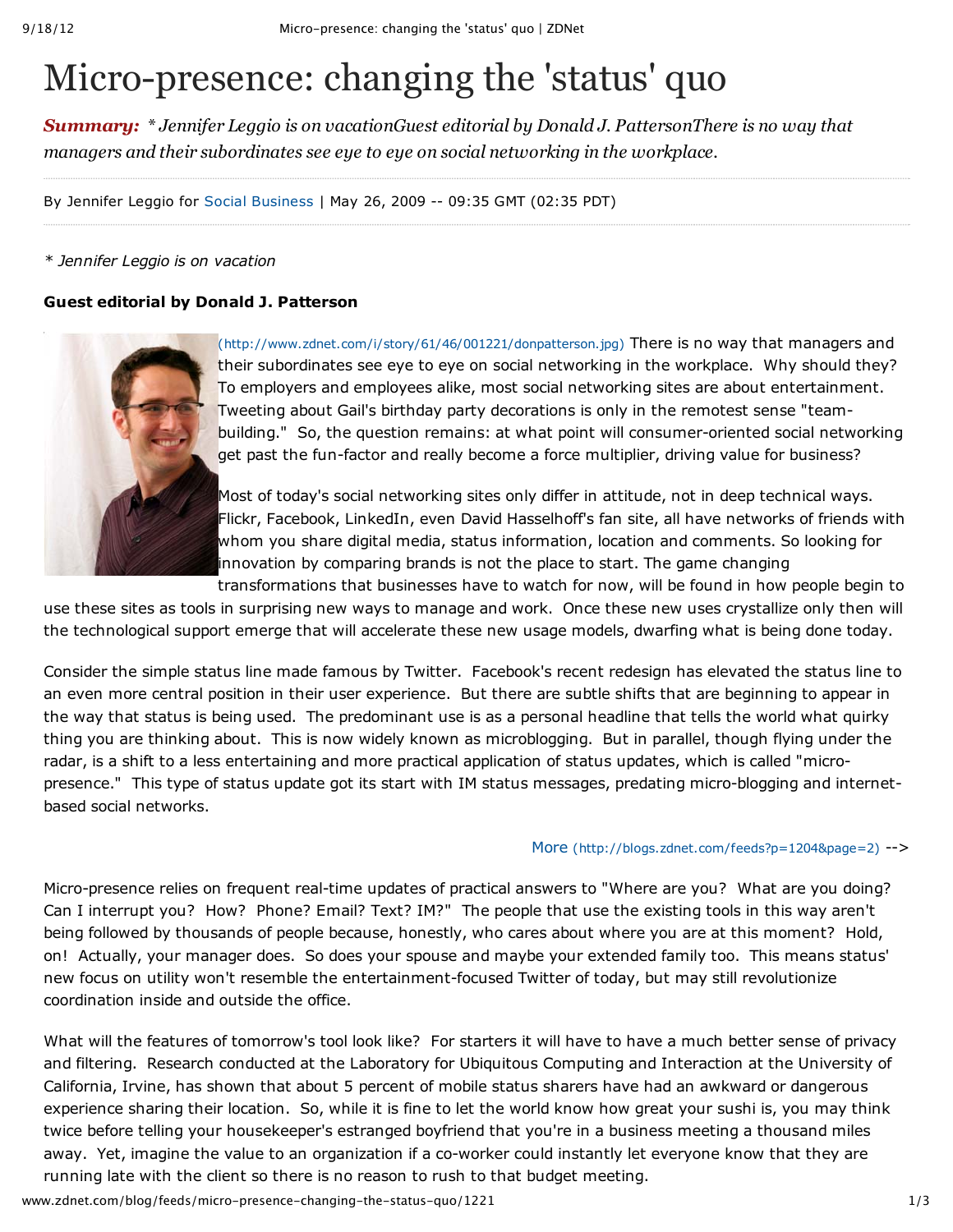#### 9/18/12 Micro-presence: changing the 'status' quo | ZDNet

The next generation of status message will need to be much simpler to use. People won't keep their status up-todate if forced to type out 140 characters on their mobile keyboard every 30 minutes. But what if they only had to click once to select a status - rather than retyping an update every thirty minutes? Research projects such as Nomatic\*IM have shown that this is not as hard as it seems. Using machine learning techniques and the fact that we are creatures of habit, researchers have achieved up to 90 percent accuracy in reporting people's status from laptops. There are significant user interface challenges in moving the same technology to mobile phones, but there is promise that it's achievable.

Although there may not be much value for business in the consumer social networks that are dominating the Internet today, business is a very social enterprise. It is only a matter of time before the right tools, the right culture and the right uses come together to create value for managers and employees alike.

Donald J. Patterson is Assistant Professor in Informatics at the University of California, Irvine and CTO of quub, a *company in stealth mode re-thinking the utility of online presence. http://www.ics.uci.edu/~djp3 (http://www.ics.uci.edu/%7Edjp3)*

*Topics: Collaboration, Mobility, Networking, Social Enterprise*